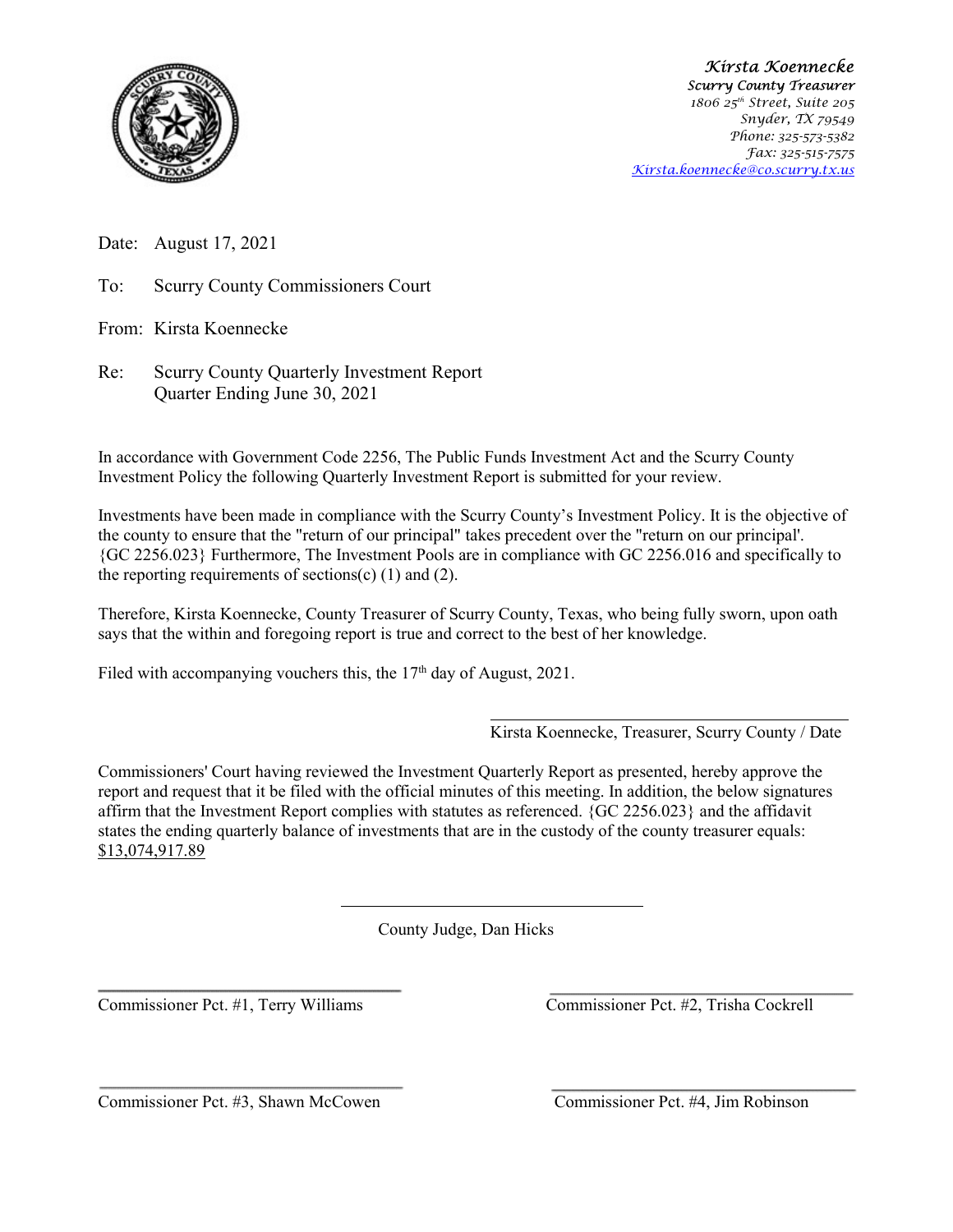## Scurry County

## Quarterly Investment Report

| Fund                              | <b>Security</b>    |     | 1st Qtr. Bal        |    | <b>Interest Earned</b> | <b>Interest Rate</b> | 2nd Qtr. Bal June |                     |    | <b>Interest Earned</b>   | <b>Interest Rate</b> |
|-----------------------------------|--------------------|-----|---------------------|----|------------------------|----------------------|-------------------|---------------------|----|--------------------------|----------------------|
|                                   | <b>Description</b> |     | March 31, 2021      |    | in 1st Qtr.            | March 31, 2021       |                   | 30, 2021            |    | in 2nd Qtr.              | June 30, 2021        |
| <b>General Fund</b>               | <b>FICA</b>        |     | 1,035,815.65 \$     |    | 51.09                  | $0.02\%$ \$          |                   | 1,035,867.31 \$     |    | 51.66                    | 0.02%                |
|                                   | TexPool            | \$  | 160,953.85 \$       |    | 18.74                  | $0.02\%$ \$          |                   | 160,958.59 \$       |    | 4.74                     | 0.01%                |
|                                   | <b>Texas Class</b> |     | 4,877,682.74        | -S | 1,429.17               | $0.1051\%$ \$        |                   | 4,878,589.14 \$     |    | 906.40                   | 0.0611%              |
| <b>Emergency Contingency Fund</b> | <b>Texas Class</b> | Ŝ.  | 1,503,478.19 \$     |    | 417.68                 | $0.1051\%$ \$        |                   | 1,503,757.60 \$     |    | 279.41                   | 0.0611%              |
|                                   | Total              | Ś.  | 7,577,930.43 \$     |    | 1,499.00               |                      | \$.               | 7,579,172.64 \$     |    | 1,242.21                 |                      |
| Road & Bridge                     | TexPool            | \$. | 44,503.09 \$        |    | 5.17                   | $0.02\%$ \$          |                   | 44,504.30 \$        |    | 1.21                     | 0.01%                |
|                                   | <b>Texas Class</b> | Ŝ.  | 2,879,772.96 \$     |    | 819.62                 | $0.1051\%$ \$        |                   | 2,880,308.12 \$     |    | 535.16                   | 0.0611%              |
|                                   | Total              | \$. | 2,924,276.05 \$     |    | 824.79                 |                      | \$                | 2,924,812.42 \$     |    | 536.37                   |                      |
| <b>Senior Center</b>              | TexPool            | \$  | $0.61$ \$           |    |                        | $0\%$ \$             |                   | $0.61$ \$           |    |                          | 0.01%                |
| <b>Adult Probation</b>            | <b>TexPool</b>     | \$  | $10,557.15$ \$      |    | 1.15                   | $0.02\%$ \$          |                   | 10,557.21 \$        |    | 0.06                     | 0.01%                |
| <b>American Rescue Plan</b>       | TexPool            |     |                     |    |                        |                      | \$                | 1,622,298.84 \$     |    | 117.84                   |                      |
| Law Enforcement I&S               | TexPool            | \$  | 448.62 \$           |    | 9.92                   | $0.02\%$ \$          |                   | 448.62 \$           |    | $\overline{\phantom{a}}$ | 0.00%                |
|                                   | <b>Texas Class</b> | Ś.  | 337,401.51 \$       |    | 124.96                 | $0.1051\%$ \$        |                   | 337,464.22          | S. | 62.71                    | 0.0611%              |
|                                   | Total              | \$  | 337,850.13 \$       |    | 134.88                 |                      | \$                | 337,912.84 \$       |    | 62.71                    |                      |
| <b>Hermleigh Water Works</b>      | TexPool            | \$  | 112,836.03 \$       |    | 13.09                  | $0.02\%$ \$          |                   | 112,839.39 \$       |    | 3.36                     | 0.01%                |
| Airport                           | <b>Texas Class</b> | \$  | 255,187.75 \$       |    | 72.43                  | $0.1051\%$ \$        |                   | 255,235.24 \$       |    | 47.49                    | 0.0611%              |
| <b>EMS</b>                        | <b>Texas Class</b> | \$  | 456,628.21 \$       |    | 128.15                 | $0.1051\%$ \$        |                   | 232,088.70 \$       |    | 53.49                    | 0.0611%              |
| <b>Totals</b>                     |                    |     | $$11,675,266.36$ \$ |    | 2,673.49               |                      |                   | $$13,074,917.89$ \$ |    | 1,945.69                 |                      |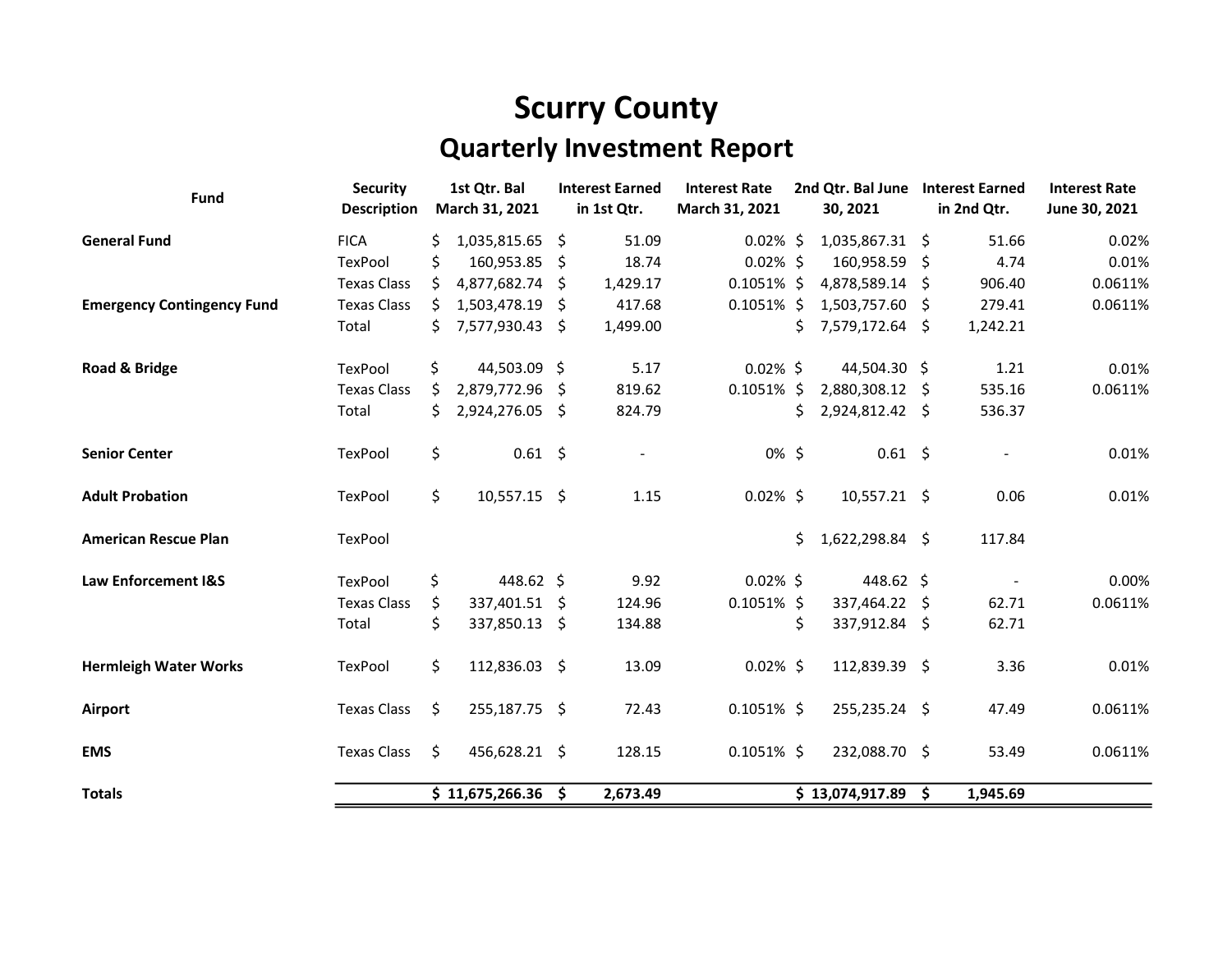| 7-16-2021 7:32 AM        |                           |                                                                   |              |            |     | SUMMARY DETAIL LISTING PAGE: 1                             |       |               |                                 |
|--------------------------|---------------------------|-------------------------------------------------------------------|--------------|------------|-----|------------------------------------------------------------|-------|---------------|---------------------------------|
| FUND                     | : 10 -GENERAL FUND        |                                                                   |              |            |     | ACTIVE ACCOUNTS ONLY PERIOD TO USE: Apr-2021 THRU Jun-2021 |       |               |                                 |
| DEPT<br>$\therefore$ N/A |                           |                                                                   |              |            |     | ACCOUNTS: 101-0001                                         |       | THRU 101-0013 |                                 |
|                          |                           |                                                                   |              |            |     |                                                            |       |               | =====AMOUNT==== ====BALANCE==== |
|                          | 101-0001 TEXPOOL-GENERAL  |                                                                   |              |            |     |                                                            |       |               |                                 |
|                          |                           | BEGINNING BALANCE                                                 |              |            |     |                                                            |       |               | 160,953.85                      |
|                          |                           |                                                                   | DB: 1.83 CR: |            |     | 0.00                                                       |       | 1.83          |                                 |
|                          |                           | ============= MAY ACTIVITY DB: 2.52 CR:                           |              |            |     | 1.26CR                                                     |       | 1.26          |                                 |
|                          |                           | ============= JUNE ACTIVITY DB: 1.65 CR:                          |              |            |     | 0.00                                                       |       | 1.65          |                                 |
|                          |                           | $\overline{\phantom{1}}$ ============= ACCOUNT TOTAL DB: 6.00 CR: |              |            |     | 1.26CR                                                     |       | 4.74          |                                 |
|                          |                           | ENDING BALANCE                                                    |              |            |     |                                                            |       |               | 160,958.59                      |
|                          | 101-0005 WTSB CD # 22419  |                                                                   |              |            |     |                                                            |       |               |                                 |
|                          |                           | BEGINNING BALANCE                                                 |              |            |     |                                                            |       |               | 0.00                            |
|                          | 101-0011 FICA INVESTMENT  |                                                                   |              |            |     |                                                            |       |               |                                 |
|                          |                           | BEGINNING BALANCE                                                 |              |            |     |                                                            |       |               | 1,035,815.65                    |
|                          |                           | ============ APRIL ACTIVITY DB: 17.03 CR: 0.00                    |              |            |     |                                                            | 17.03 |               |                                 |
|                          |                           | $\texttt{-----} \texttt{-----}$ MAY ACTIVITY DB: 17.60 CR:        |              |            |     | 0.00                                                       | 17.60 |               |                                 |
|                          |                           | $\overline{\phantom{z}}$ ============== JUNE ACTIVITY DB:         |              | 17.03 CR:  |     | 0.00                                                       | 17.03 |               |                                 |
|                          |                           | $\texttt{-----}$ ============= ACCOUNT TOTAL DB: 51.66 CR:        |              |            |     | 0.00                                                       |       | 51.66         |                                 |
|                          |                           | ENDING BALANCE                                                    |              |            |     |                                                            |       |               | 1,035,867.31                    |
| $101 - 0012$             | TXCLASS-GENERAL           |                                                                   |              |            |     |                                                            |       |               |                                 |
|                          |                           | BEGINNING BALANCE                                                 |              |            |     |                                                            |       |               | 4,877,682.74                    |
|                          |                           | $=$ ============ APRIL ACTIVITY                                   | DB:          | 336.64 CR: |     | 0.00                                                       |       | 336.64        |                                 |
|                          | $==========$ MAY ACTIVITY |                                                                   | DB:          | 324.75     | CR: | 0.00                                                       |       | 324.75        |                                 |
|                          |                           | ============= JUNE ACTIVITY                                       | DB:          | 245.01     | CR: | 0.00                                                       |       | 245.01        |                                 |
|                          |                           | $=$ ============ ACCOUNT TOTAL                                    | DB:          | 906.40     | CR: | 0.00                                                       |       | 906.40        |                                 |
|                          |                           | ENDING                                                            | BALANCE      |            |     |                                                            |       |               | 4,878,589.14                    |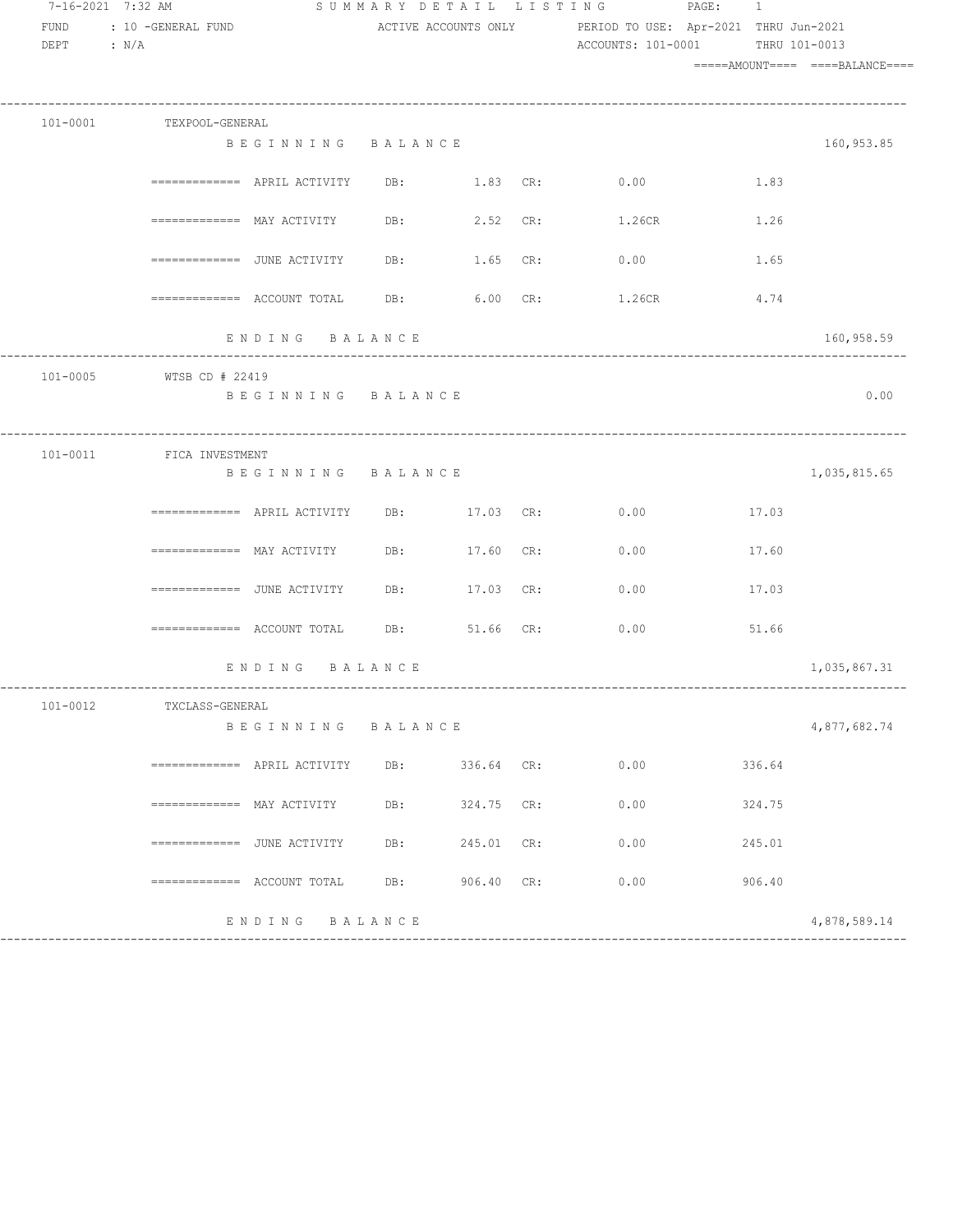| 7-16-2021 7:32 AM              |                                                           |                                         |     | SUMMARY DETAIL LISTING | $\texttt{PAGE}$ :                                          | 2      |              |  |
|--------------------------------|-----------------------------------------------------------|-----------------------------------------|-----|------------------------|------------------------------------------------------------|--------|--------------|--|
| FUND                           | : 10 -GENERAL FUND                                        |                                         |     |                        | ACTIVE ACCOUNTS ONLY PERIOD TO USE: Apr-2021 THRU Jun-2021 |        |              |  |
| DEPT : N/A                     |                                                           |                                         |     |                        | ACCOUNTS: 101-0001 THRU 101-0013                           |        |              |  |
|                                |                                                           |                                         |     |                        |                                                            |        |              |  |
|                                |                                                           |                                         |     |                        |                                                            |        |              |  |
|                                | 101-0013 TXCLASS EMERGENCY CONTINGENCY                    |                                         |     |                        |                                                            |        |              |  |
|                                |                                                           | BEGINNING BALANCE                       |     |                        |                                                            |        | 1,503,478.19 |  |
|                                |                                                           |                                         |     |                        |                                                            |        |              |  |
|                                | ============ APRIL ACTIVITY DB: 103.76 CR: 0.00           |                                         |     |                        | 103.76                                                     |        |              |  |
|                                | ============= MAY ACTIVITY                                |                                         |     | DB: 100.12 CR:         | 0.00                                                       | 100.12 |              |  |
|                                |                                                           |                                         |     |                        |                                                            |        |              |  |
|                                | =============  JUNE ACTIVITY                              |                                         | DB: | 75.53 CR:              | 0.00                                                       | 75.53  |              |  |
|                                |                                                           |                                         |     |                        |                                                            |        |              |  |
|                                | $\overline{\phantom{z}}$ ============== ACCOUNT TOTAL DB: |                                         |     | 279.41 CR:             | 0.00                                                       | 279.41 |              |  |
|                                |                                                           |                                         |     |                        |                                                            |        |              |  |
|                                |                                                           | ENDING BALANCE                          |     |                        |                                                            |        | 1,503,757.60 |  |
|                                |                                                           |                                         |     |                        | 000 ERRORS IN THIS REPORT! *-*-*-*-*-*-*-*-*-*-*-*-*-*-    |        |              |  |
|                                |                                                           |                                         |     |                        |                                                            |        |              |  |
|                                |                                                           |                                         |     |                        | ** REPORT TOTALS ** --- DEBITS --- -- CREDITS ---          |        |              |  |
|                                |                                                           | BEGINNING BALANCES: 7,577,930.43        |     |                        | 0.00                                                       |        |              |  |
|                                |                                                           | REPORTED ACTIVITY:                      |     | 1,243.47               | 1.26CR                                                     |        |              |  |
|                                |                                                           | ENDING BALANCES:                        |     | 7,579,173.90           | 1.26CR                                                     |        |              |  |
|                                |                                                           | TOTAL FUND ENDING BALANCE: 7,579,172.64 |     |                        |                                                            |        |              |  |
|                                |                                                           |                                         |     |                        |                                                            |        |              |  |
| FUND: 15 -ROAD AND BRIDGE FUND |                                                           |                                         |     |                        |                                                            |        |              |  |
|                                | 101-0001 TEXPOOL-R&B                                      |                                         |     |                        |                                                            |        |              |  |
|                                |                                                           | BEGINNING BALANCE                       |     |                        |                                                            |        | 44,503.09    |  |
|                                |                                                           |                                         |     |                        |                                                            |        |              |  |
|                                |                                                           |                                         |     |                        | DB: 0.46 CR: 0.00                                          | 0.46   |              |  |
|                                |                                                           |                                         |     |                        |                                                            |        |              |  |
|                                | ============= MAY ACTIVITY                                |                                         |     | DB: 1.26 CR:           | $0.94$ CR                                                  | 0.32   |              |  |
|                                |                                                           |                                         |     |                        |                                                            |        |              |  |
|                                |                                                           |                                         |     |                        | 0.00                                                       | 0.43   |              |  |
|                                |                                                           |                                         |     |                        | ============= ACCOUNT TOTAL DB: 2.15 CR: 0.94CR            | 1.21   |              |  |
|                                |                                                           |                                         |     |                        |                                                            |        |              |  |
|                                |                                                           | ENDING BALANCE                          |     |                        |                                                            |        | 44,504.30    |  |
|                                |                                                           |                                         |     |                        |                                                            |        |              |  |
| 101-0012                       | TXCLASS-ROAD&BRIDGE                                       |                                         |     |                        |                                                            |        |              |  |
|                                |                                                           | BEGINNING BALANCE                       |     |                        |                                                            |        | 2,879,772.96 |  |
|                                |                                                           |                                         |     | DB: 198.77 CR:         | 0.00                                                       |        |              |  |
|                                | ============= APRIL ACTIVITY                              |                                         |     |                        |                                                            | 198.77 |              |  |
|                                | ============= MAY ACTIVITY                                |                                         | DB: | 191.75 CR:             | 0.00                                                       | 191.75 |              |  |
|                                |                                                           |                                         |     |                        |                                                            |        |              |  |
|                                | ============= JUNE ACTIVITY                               |                                         | DB: | 144.64 CR:             | 0.00                                                       | 144.64 |              |  |
|                                |                                                           |                                         |     |                        |                                                            |        |              |  |
|                                | ============= ACCOUNT TOTAL                               |                                         | DB: | 535.16 CR:             | 0.00                                                       | 535.16 |              |  |
|                                |                                                           |                                         |     |                        |                                                            |        |              |  |
|                                |                                                           | ENDING BALANCE                          |     |                        |                                                            |        | 2,880,308.12 |  |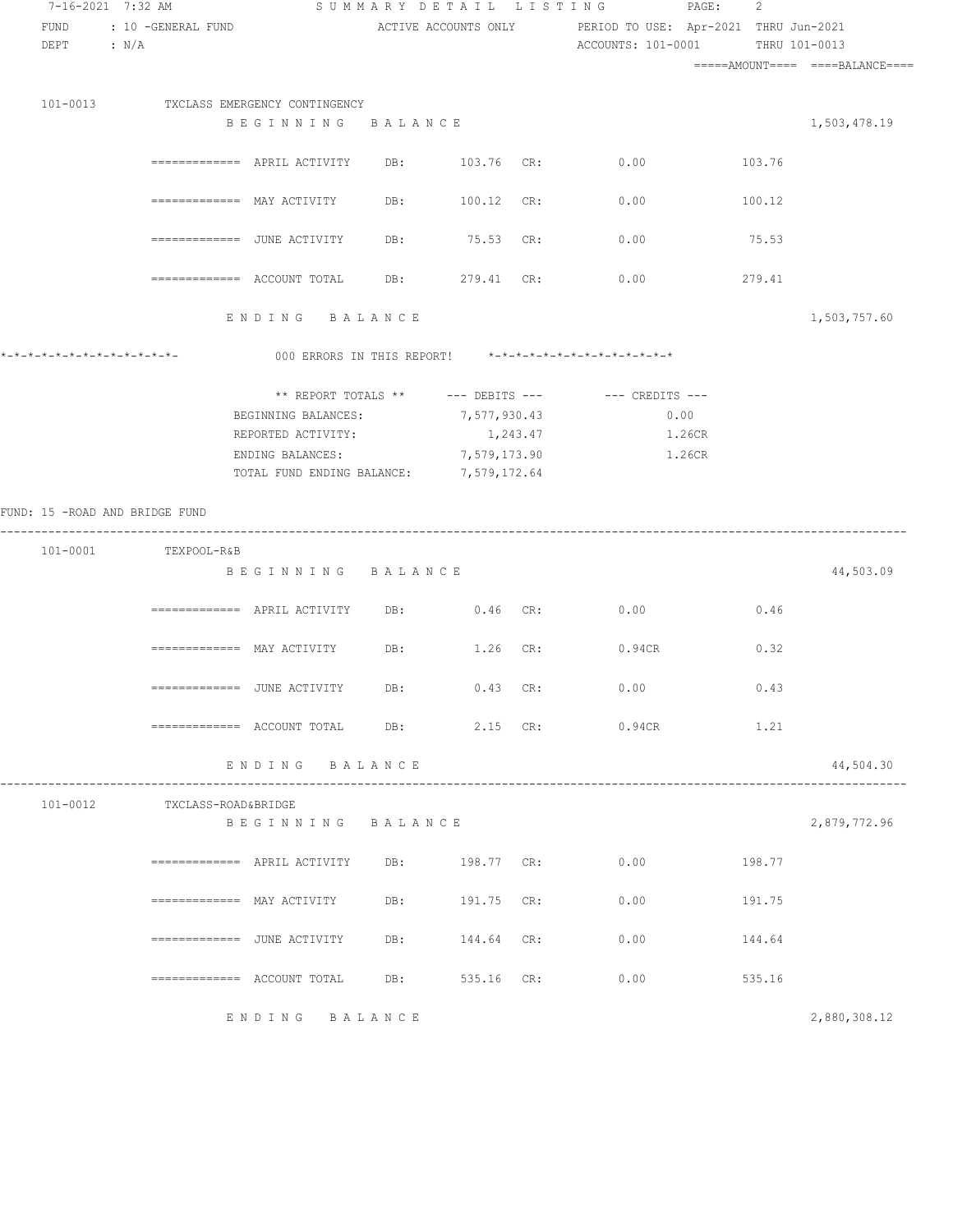|                         | 7-16-2021 7:32 AM          | SUMMARY DETAIL LISTING PAGE: 3                                                             |     |            |                                                         |      |                                  |  |  |
|-------------------------|----------------------------|--------------------------------------------------------------------------------------------|-----|------------|---------------------------------------------------------|------|----------------------------------|--|--|
|                         |                            | FUND : 15 -ROAD AND BRIDGE FUND ACTIVE ACCOUNTS ONLY PERIOD TO USE: Apr-2021 THRU Jun-2021 |     |            |                                                         |      |                                  |  |  |
| DEPT : N/A              |                            |                                                                                            |     |            | ACCOUNTS: 101-0001 THRU 101-0013                        |      |                                  |  |  |
|                         |                            |                                                                                            |     |            |                                                         |      | =====AMOUNT====  ====BALANCE==== |  |  |
|                         |                            |                                                                                            |     |            |                                                         |      |                                  |  |  |
|                         |                            |                                                                                            |     |            |                                                         |      |                                  |  |  |
|                         |                            |                                                                                            |     |            | 000 ERRORS IN THIS REPORT! *-*-*-*-*-*-*-*-*-*-*-*-*-*- |      |                                  |  |  |
|                         |                            |                                                                                            |     |            | ** REPORT TOTALS ** --- DEBITS --- -- CREDITS ---       |      |                                  |  |  |
|                         |                            | BEGINNING BALANCES: 2,924,276.05                                                           |     |            | 0.00                                                    |      |                                  |  |  |
|                         |                            | REPORTED ACTIVITY:                                                                         |     | 537.31     | 0.94CR                                                  |      |                                  |  |  |
|                         |                            | ENDING BALANCES: 2,924,813.36 0.94CR                                                       |     |            |                                                         |      |                                  |  |  |
|                         |                            | TOTAL FUND ENDING BALANCE: 2,924,812.42                                                    |     |            |                                                         |      |                                  |  |  |
| FUND: 19 -SENIOR CENTER |                            |                                                                                            |     |            |                                                         |      |                                  |  |  |
|                         |                            | -------------------------------------                                                      |     |            |                                                         |      |                                  |  |  |
|                         | 101-0001 TEXPOOL SR CENTER |                                                                                            |     |            |                                                         |      |                                  |  |  |
|                         |                            | BEGINNING BALANCE                                                                          |     |            |                                                         |      | 0.61                             |  |  |
|                         |                            |                                                                                            |     |            |                                                         |      |                                  |  |  |
|                         |                            |                                                                                            |     |            |                                                         |      |                                  |  |  |
|                         |                            |                                                                                            |     |            |                                                         |      |                                  |  |  |
|                         |                            |                                                                                            |     |            | ** REPORT TOTALS ** $---$ DEBITS --- $---$ CREDITS ---  |      |                                  |  |  |
|                         |                            | BEGINNING BALANCES:                                                                        |     | 0.61       | 0.00                                                    |      |                                  |  |  |
|                         |                            | REPORTED ACTIVITY:                                                                         |     | 0.00       | 0.00                                                    |      |                                  |  |  |
|                         |                            | ENDING BALANCES:                                                                           |     | 0.61       | 0.00                                                    |      |                                  |  |  |
|                         |                            | TOTAL FUND ENDING BALANCE:                                                                 |     | 0.61       |                                                         |      |                                  |  |  |
|                         |                            |                                                                                            |     |            |                                                         |      |                                  |  |  |
| FUND: 38 - CSCD FUND    |                            |                                                                                            |     |            |                                                         |      |                                  |  |  |
|                         | 101-0001 TEXPOOL-APROB     |                                                                                            |     |            |                                                         |      |                                  |  |  |
|                         |                            | BEGINNING BALANCE                                                                          |     |            |                                                         |      | 10,557.15                        |  |  |
|                         |                            |                                                                                            |     |            |                                                         |      |                                  |  |  |
|                         |                            | $\overline{\phantom{X}}$ ============= APRIL ACTIVITY DB: $\phantom{X}0.04$ CR:            |     |            | 0.00                                                    | 0.04 |                                  |  |  |
|                         |                            | ============= JUNE ACTIVITY                                                                | DB: | $0.02$ CR: | 0.00                                                    | 0.02 |                                  |  |  |
|                         |                            |                                                                                            |     |            |                                                         |      |                                  |  |  |
|                         |                            | ============= ACCOUNT TOTAL DB: 0.06 CR:                                                   |     |            | 0.00                                                    | 0.06 |                                  |  |  |
|                         |                            |                                                                                            |     |            |                                                         |      |                                  |  |  |
|                         |                            | ENDING BALANCE                                                                             |     |            |                                                         |      | 10,557.21                        |  |  |
| 101-0012                |                            | TXCLASS-PROBATION                                                                          |     |            |                                                         |      |                                  |  |  |
|                         |                            | BEGINNING BALANCE                                                                          |     |            |                                                         |      | 0.00                             |  |  |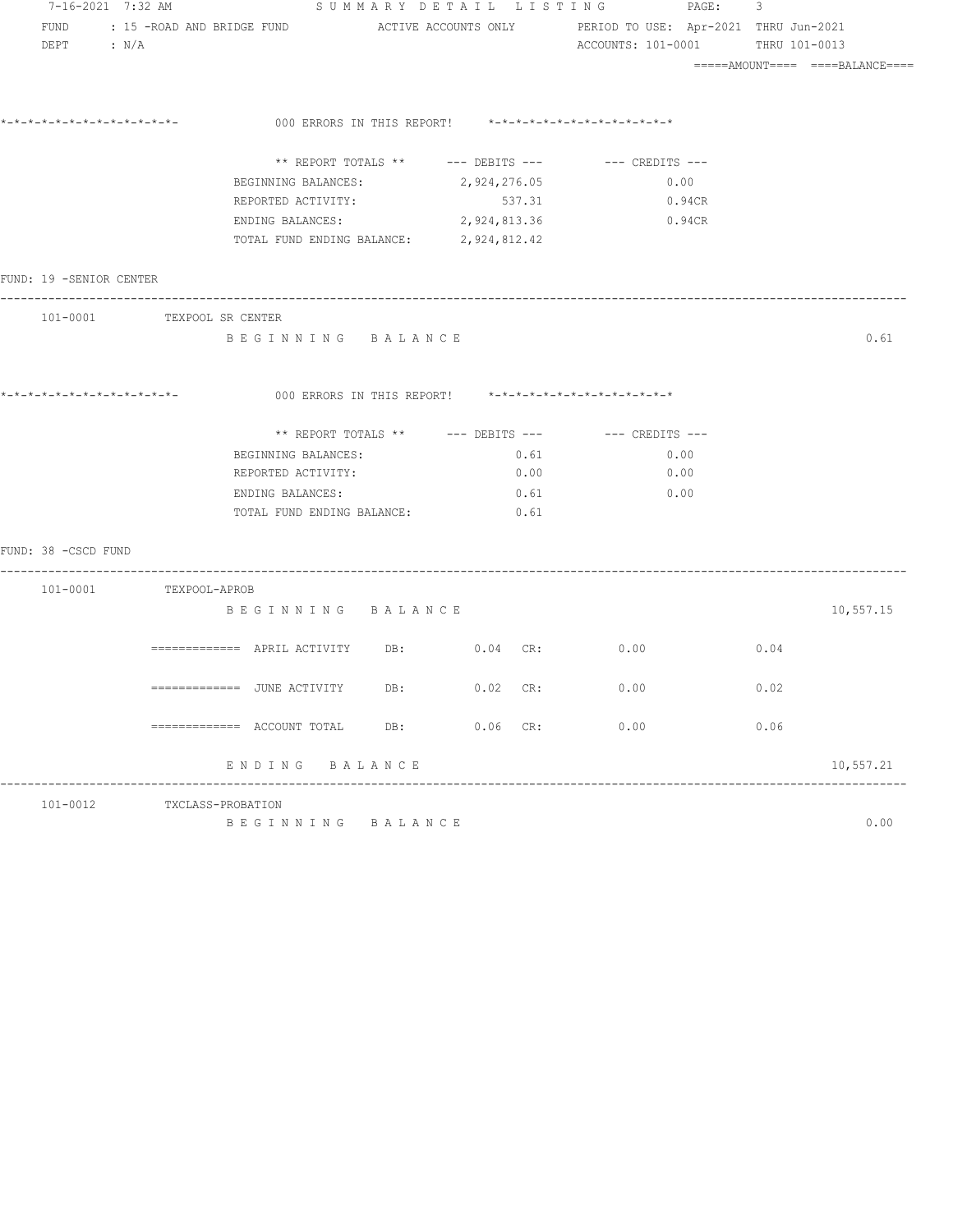| 7-16-2021 7:32 AM                   |                                                                                                         |     |           |      | SUMMARY DETAIL LISTING PAGE:                                   | 4                                                          |              |
|-------------------------------------|---------------------------------------------------------------------------------------------------------|-----|-----------|------|----------------------------------------------------------------|------------------------------------------------------------|--------------|
| FUND : 38 - CSCD FUND               |                                                                                                         |     |           |      |                                                                | ACTIVE ACCOUNTS ONLY PERIOD TO USE: Apr-2021 THRU Jun-2021 |              |
| DEPT : $N/A$                        |                                                                                                         |     |           |      |                                                                | ACCOUNTS: 101-0001 THRU 101-0013                           |              |
|                                     |                                                                                                         |     |           |      |                                                                | =====AMOUNT====  ====BALANCE====                           |              |
|                                     |                                                                                                         |     |           |      |                                                                |                                                            |              |
| *_*_*_*_*_*_*_*_*_*_*_*_*_*_*_      |                                                                                                         |     |           |      | 000 ERRORS IN THIS REPORT! *-*-*-*-*-*-*-*-*-*-*-*-*-*-        |                                                            |              |
|                                     |                                                                                                         |     |           |      |                                                                |                                                            |              |
|                                     |                                                                                                         |     |           |      | ** REPORT TOTALS ** $---$ DEBITS --- $---$ CREDITS ---<br>0.00 |                                                            |              |
|                                     | BEGINNING BALANCES: 10,557.15<br>REPORTED ACTIVITY:                                                     |     |           | 0.06 | 0.00                                                           |                                                            |              |
|                                     | ENDING BALANCES: 10,557.21                                                                              |     |           |      | $\sim 0.00$                                                    |                                                            |              |
|                                     | TOTAL FUND ENDING BALANCE: 10,557.21                                                                    |     |           |      |                                                                |                                                            |              |
|                                     |                                                                                                         |     |           |      |                                                                |                                                            |              |
| FUND: 49 -AMERICAN RECOVERY PLAN FU |                                                                                                         |     |           |      |                                                                |                                                            |              |
| 101-0012 TEXAS CLASS- ARP           |                                                                                                         |     |           |      |                                                                |                                                            |              |
|                                     | BEGINNING BALANCE                                                                                       |     |           |      |                                                                |                                                            | 0.00         |
|                                     |                                                                                                         |     |           |      |                                                                |                                                            |              |
|                                     | $=$ $=$ $=$ $=$ $=$ $=$ $=$ $MAY$ $ACTIVITY$ DB: 1,622,217.38 CR: 0.00 1,622,217.38                     |     |           |      |                                                                |                                                            |              |
|                                     |                                                                                                         |     |           |      |                                                                |                                                            |              |
|                                     | =============    JUNE  ACTIVITY            DB:                   81.46     CR:                     0.00 |     |           |      |                                                                | 81.46                                                      |              |
|                                     |                                                                                                         |     |           |      |                                                                |                                                            |              |
|                                     | ============= ACCOUNT TOTAL DB: 1,622,298.84 CR:                                                        |     |           |      |                                                                | $0.00$ 1,622,298.84                                        |              |
|                                     | ENDING BALANCE                                                                                          |     |           |      |                                                                |                                                            | 1,622,298.84 |
|                                     |                                                                                                         |     |           |      |                                                                |                                                            |              |
|                                     |                                                                                                         |     |           |      | 000 ERRORS IN THIS REPORT! *-*-*-*-*-*-*-*-*-*-*-*-*-*-        |                                                            |              |
|                                     |                                                                                                         |     |           |      |                                                                |                                                            |              |
|                                     |                                                                                                         |     |           |      | ** REPORT TOTALS ** --- DEBITS --- -- -- CREDITS ---           |                                                            |              |
|                                     | BEGINNING BALANCES:                                                                                     |     | 0.00      |      | 0.00                                                           |                                                            |              |
|                                     | REPORTED ACTIVITY: 1, 622, 298.84                                                                       |     |           |      | 0.00                                                           |                                                            |              |
|                                     | ENDING BALANCES: 1,622,298.84                                                                           |     |           |      | 0.00                                                           |                                                            |              |
|                                     | TOTAL FUND ENDING BALANCE: 1, 622, 298.84                                                               |     |           |      |                                                                |                                                            |              |
| FUND: 61 -LE CONSTRUCTION I&S FUND  |                                                                                                         |     |           |      |                                                                |                                                            |              |
|                                     |                                                                                                         |     |           |      |                                                                |                                                            |              |
| 101-0001 LE COMPLEX I&S             |                                                                                                         |     |           |      |                                                                |                                                            |              |
|                                     | BEGINNING BALANCE                                                                                       |     |           |      |                                                                |                                                            | 448.62       |
|                                     |                                                                                                         |     |           |      |                                                                |                                                            |              |
| 101-0005 WTSB CD # 22421            |                                                                                                         |     |           |      |                                                                |                                                            |              |
|                                     | BEGINNING BALANCE                                                                                       |     |           |      |                                                                |                                                            | 0.00         |
|                                     |                                                                                                         |     |           |      |                                                                |                                                            |              |
|                                     |                                                                                                         |     |           |      |                                                                |                                                            |              |
| 101-0012                            | TXCLASS-LE COMPLEX                                                                                      |     |           |      |                                                                |                                                            |              |
|                                     | BEGINNING BALANCE                                                                                       |     |           |      |                                                                |                                                            | 337,401.51   |
|                                     |                                                                                                         |     |           |      | 0.00                                                           | 23.30                                                      |              |
|                                     |                                                                                                         |     |           |      |                                                                |                                                            |              |
|                                     | $\texttt{-----} \texttt{-----}$ MAY ACTIVITY DB: 22.47 CR:                                              |     |           |      | 0.00                                                           | 22.47                                                      |              |
|                                     |                                                                                                         |     |           |      |                                                                |                                                            |              |
|                                     | =============   JUNE ACTIVITY                                                                           | DB: | 16.94 CR: |      | 0.00                                                           | 16.94                                                      |              |
|                                     |                                                                                                         |     |           |      |                                                                |                                                            |              |
|                                     | ============ ACCOUNT TOTAL DB: 62.71 CR:                                                                |     |           |      | 0.00                                                           | 62.71                                                      |              |
|                                     |                                                                                                         |     |           |      |                                                                |                                                            |              |
|                                     | ENDING BALANCE                                                                                          |     |           |      |                                                                |                                                            | 337,464.22   |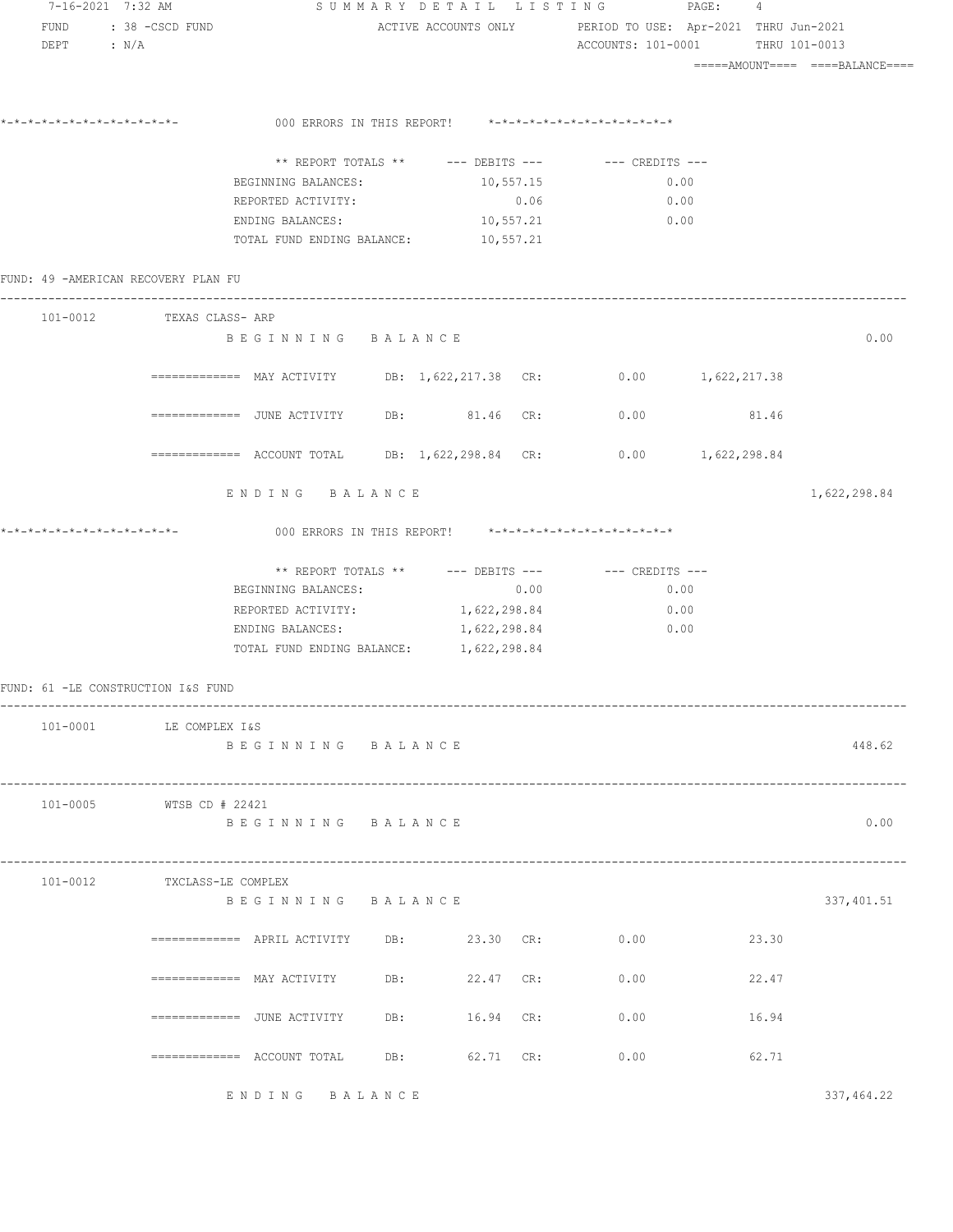| 7-16-2021 7:32 AM                | FUND : 61 -LE CONSTRUCTION I&S FUND ACTIVE ACCOUNTS ONLY PERIOD TO USE: Apr-2021 THRU Jun-2021                         |                                                                        |                                                         | SUMMARY DETAIL LISTING PAGE:                           | -5    |                                  |  |  |
|----------------------------------|------------------------------------------------------------------------------------------------------------------------|------------------------------------------------------------------------|---------------------------------------------------------|--------------------------------------------------------|-------|----------------------------------|--|--|
| $DEPT$ : $N/A$                   |                                                                                                                        |                                                                        |                                                         | ACCOUNTS: 101-0001 THRU 101-0013                       |       |                                  |  |  |
|                                  |                                                                                                                        |                                                                        |                                                         |                                                        |       | =====AMOUNT====  ====BALANCE==== |  |  |
| *_*_*_*_*_*_*_*_*_*_*_*_*_*_*_   |                                                                                                                        |                                                                        |                                                         |                                                        |       |                                  |  |  |
|                                  |                                                                                                                        |                                                                        | 000 ERRORS IN THIS REPORT! *-*-*-*-*-*-*-*-*-*-*-*-*-*- |                                                        |       |                                  |  |  |
|                                  |                                                                                                                        |                                                                        |                                                         |                                                        |       |                                  |  |  |
|                                  |                                                                                                                        |                                                                        | BEGINNING BALANCES: 337,850.13                          | 0.00                                                   |       |                                  |  |  |
|                                  |                                                                                                                        | REPORTED ACTIVITY:                                                     | 62.71                                                   | 0.00                                                   |       |                                  |  |  |
|                                  |                                                                                                                        | ENDING BALANCES: 337, 912.84<br>TOTAL FUND ENDING BALANCE: 337, 912.84 |                                                         | 0.00                                                   |       |                                  |  |  |
|                                  |                                                                                                                        |                                                                        |                                                         |                                                        |       |                                  |  |  |
| FUND: 81 -HERMLEIGH WTR WKS FUND |                                                                                                                        |                                                                        |                                                         |                                                        |       |                                  |  |  |
|                                  | 101-0001 TEXPOOL-HWW                                                                                                   |                                                                        |                                                         |                                                        |       |                                  |  |  |
|                                  |                                                                                                                        | BEGINNING BALANCE                                                      |                                                         |                                                        |       | 112,836.03                       |  |  |
|                                  | ============ APRIL ACTIVITY DB: 1.25 CR: 0.00                                                                          |                                                                        |                                                         |                                                        | 1.25  |                                  |  |  |
|                                  |                                                                                                                        |                                                                        |                                                         | DB: 1.26 CR: 0.32CR                                    | 0.94  |                                  |  |  |
|                                  | =============   JUNE  ACTIVITY                                                                                         |                                                                        | DB: 1.17 CR:                                            | 0.00                                                   | 1.17  |                                  |  |  |
|                                  | ============= ACCOUNT TOTAL DB: 3.68 CR:                                                                               |                                                                        |                                                         | 0.32CR                                                 | 3.36  |                                  |  |  |
|                                  | ENDING BALANCE                                                                                                         |                                                                        |                                                         |                                                        |       | 112,839.39                       |  |  |
|                                  |                                                                                                                        |                                                                        | 000 ERRORS IN THIS REPORT! *-*-*-*-*-*-*-*-*-*-*-*-*-*- |                                                        |       |                                  |  |  |
|                                  |                                                                                                                        |                                                                        |                                                         | ** REPORT TOTALS ** $---$ DEBITS --- $---$ CREDITS --- |       |                                  |  |  |
|                                  |                                                                                                                        | BEGINNING BALANCES: 112,836.03                                         |                                                         | 0.00                                                   |       |                                  |  |  |
|                                  |                                                                                                                        | REPORTED ACTIVITY:                                                     | 3.68                                                    | 0.32CR                                                 |       |                                  |  |  |
|                                  |                                                                                                                        | ENDING BALANCES: 112,839.71                                            |                                                         | 0.32CR                                                 |       |                                  |  |  |
|                                  |                                                                                                                        | TOTAL FUND ENDING BALANCE: 112,839.39                                  |                                                         |                                                        |       |                                  |  |  |
| FUND: 83 -AIRPORT FUND           |                                                                                                                        |                                                                        |                                                         |                                                        |       |                                  |  |  |
|                                  | 101-0012 TXCLASS AIRPORT                                                                                               |                                                                        |                                                         |                                                        |       |                                  |  |  |
|                                  |                                                                                                                        | BEGINNING BALANCE                                                      |                                                         |                                                        |       | 255, 187. 75                     |  |  |
|                                  | $=$ =========== APRIL ACTIVITY DB:                                                                                     |                                                                        | 17.63 CR:                                               | 0.00                                                   | 17.63 |                                  |  |  |
|                                  | $\Rightarrow \Rightarrow \Rightarrow \Rightarrow \Rightarrow \Rightarrow \Rightarrow \Rightarrow \text{ MAY ACTIVITY}$ |                                                                        | 17.01 CR:                                               | 0.00                                                   | 17.01 |                                  |  |  |
|                                  | =============   JUNE  ACTIVITY                                                                                         | DB:                                                                    | 12.85 CR:                                               | 0.00                                                   | 12.85 |                                  |  |  |
|                                  |                                                                                                                        | DB:                                                                    | 47.49 CR:                                               | 0.00                                                   | 47.49 |                                  |  |  |
|                                  | ENDING BALANCE                                                                                                         |                                                                        |                                                         |                                                        |       | 255, 235.24                      |  |  |